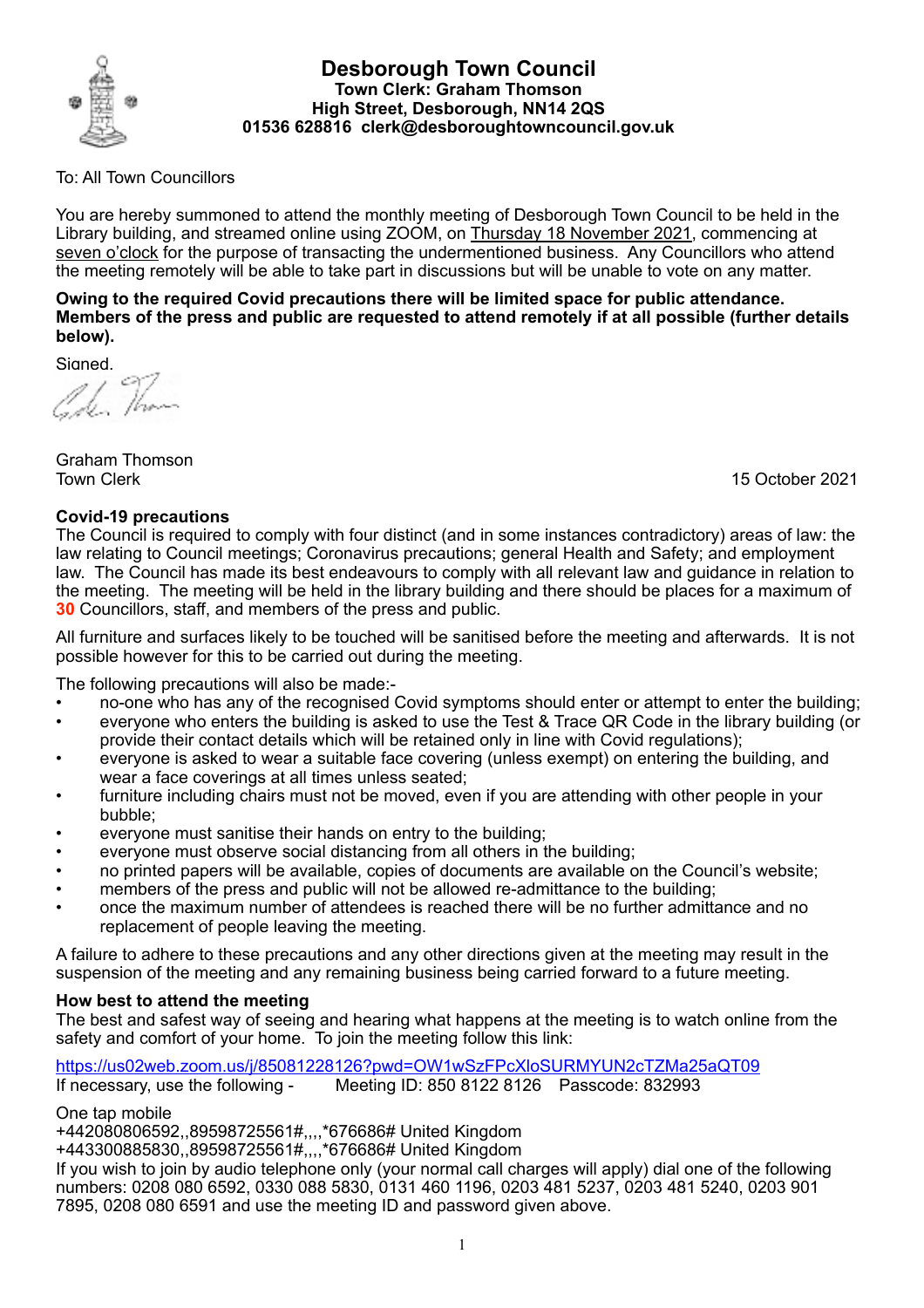## **Speaking at the meeting**

If you wish to speak during the meeting you must raise your hand to alert the Chair. To raise your hand when you are following the meeting on Zoom by telephone please press \*9, if the Chair invites you to speak you will need to press \*6.

The Council will continue to use its best endeavours to make access to the meeting as easy as possible. All persons in attendance (physically or online) should be aware that they may be seen, heard, or recorded.

The microphones non Town Councillors attending the meeting remotely will be disabled unless the Chair of the meeting invites them to speak and directs otherwise. No person may speak at the meeting unless invited to do so by the Chair.

12 November 2021

# **AGENDA**

## **98./21 Chair's welcome and announcements**

#### **99./21 To note and if so resolved to approve apologies for absence**

- **100./21 To note any declarations of interest from Councillors** Any Councillor who has an interest in any item to be discussed at the meeting should declare that interest in accordance with the Code of Conduct.
- **101./21 To consider any requests for dispensation**

To consider any requests for dispensation for Councillors with an interest to be allowed to speak in accordance with the Localism Act 2011.

- **102./21 To approve the minutes of the meeting held on 21 October 2021** The minutes of the meeting held on 21 October 2021 have been circulated. The Council is REQUESTED to approve the minutes for signing.
- **103./21 To hear representations from members of the Public**  Note: no decisions can be made in response to matters raised under this item.
- **104./21 To receive and note the Planning and Licensing Report** The Council is REQUESTED to consider making comment on any planning or licensing matter set out below (any other applications notified before the meeting will be added to the list).

#### [NK/2021/0705](https://www.kettering.gov.uk/planningApplication/131383)

Location: Matlock Way (land at), Desborough Proposed development: Outline application for 5 no. dwellings (some matters reserved)

#### [NK/2021/0870](https://www.kettering.gov.uk/planningApplication/131373)

Location: 1 Prince Rupert Avenue, Desborough Proposed development: Single storey front extension to replace porch

#### [NK/2021/0893](https://www.kettering.gov.uk/planningApplication/131395)

Location: 27 The Ride, Desborough Proposed development: Single storey side extension

#### [NK/2021/0896](https://www.kettering.gov.uk/planningApplication/131397)

Location: Services Club, Lower Street, Desborough Proposed development: T3-T13 & T15-T17 Sycamore - up to 5m height reduction and pollard; T14 Sycamore - fell; A1-A2 Ash - pollard and A3 Alder - pollard

#### [NK/2021/0902](https://www.kettering.gov.uk/planningApplication/131409)

Location: 24 Church View Road, Desborough, NN14 2PS Proposed development: Two and single storey rear and first floor front and side extension with creation of parking for up to 4 no. cars to front of property

#### [NK/2021/0707](https://www.kettering.gov.uk/planningApplication/131345)

Location: 9 Leys Avenue, Desborough, NN14 2PY Proposed development: Separate single storey dwelling within the rear garden

**105./21 To consider information from Bellway the developers of the site at South Desborough** Representatives from Bellway have been invited to the meeting to bring the Council up to date with activity.

The Council is REQUESTED to consider any information provided.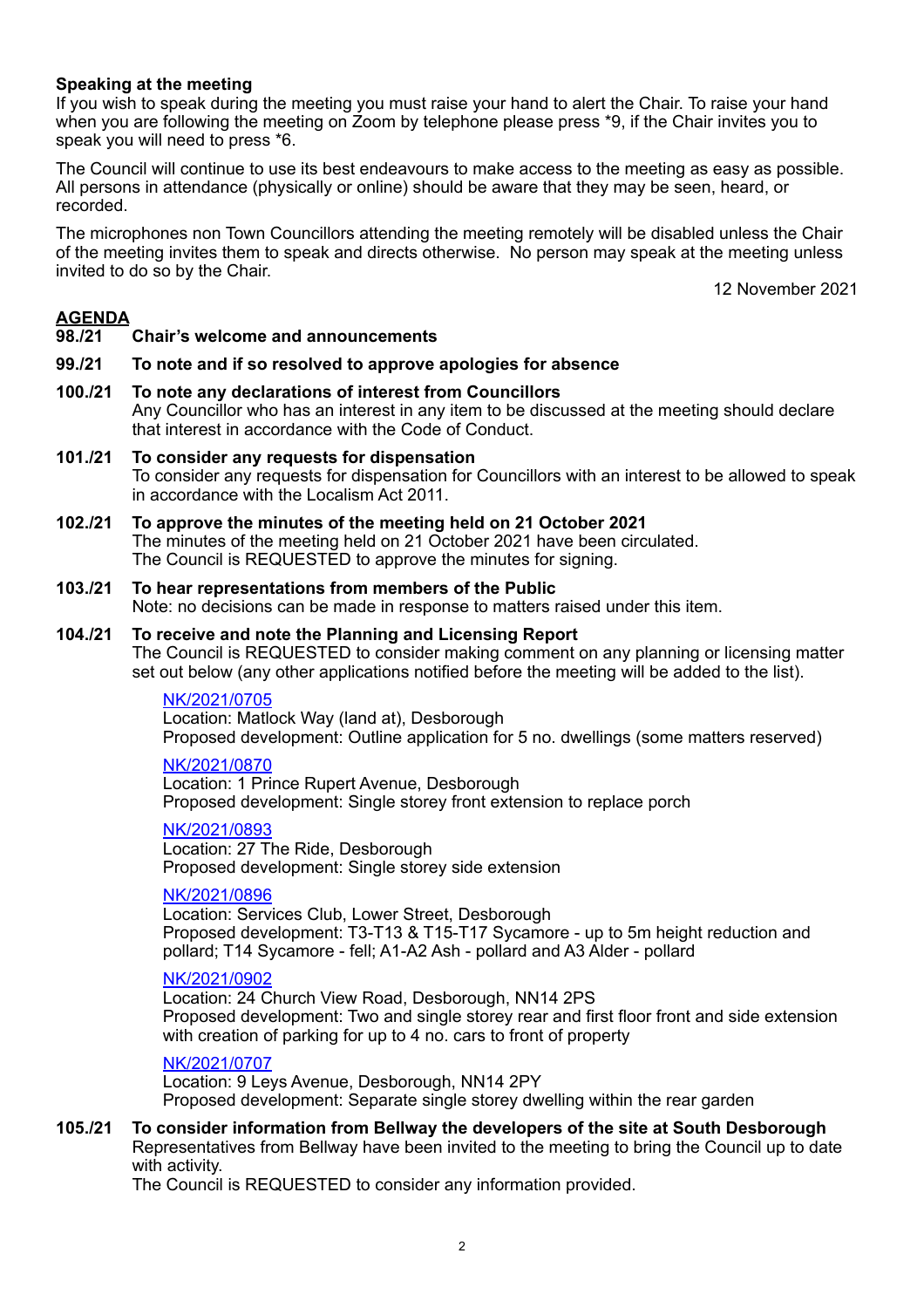**106./21 To consider any update on the North Northamptonshire Council's proposals in relation to the Lawrence Factory Site**

The Council is REQUESTED to consider any update received.

# **107./21 To note reports on activity from North Northamptonshire Councillors, local groups, and volunteers**

Any reports received will be circulated to Councillors.

#### **108./21 To note arrangements for the December 2021 monthly Council meeting** Owing to another longstanding booking it will not be possible to hold the December monthly Council meeting in the main library on the scheduled date. As Members will recall the December meeting is on the second Thursday of the month to avoid proximity to Christmas. It will be possible to hold the meeting in the large meeting room (depending on any Covid restrictions) but there will obviously be a reduction in the seating availability. The Council is RECOMMENDED to note the information.

## **109./21 To approve the schedule of monthly Council meetings 2022/23 to 2024/25**

In order to avoid any future conflict of bookings as far as possible, rather than the traditional one-year schedule of meetings a three-year schedule has been prepared (as set out at Appendix A). This follows the Council's policy of having regular meetings on the third Thursday of the month, except August when there is no meeting, and December when the meeting is the second Thursday of the month. All meetings will commence at 7pm (unless otherwise stated). The Council may call additional meetings or change these dates as circumstances necessitate. The Council is RECOMMENDED to approve the schedule of meetings.

## **110./21 To note any reports on the following matters:**

## **110.1./21 CCTV Installation and Upgrade**

**110.2./21 Proposed one-way system and parking restrictions Gladstone Street / Nichols Street**

## **110.3./21 To note a report about the Welcome Back Fund**

## **110.4./21 To note new information provided on the Council website**

The most up to date information available in relation to traffic movements in connection with the Rothwell North housing development and allied issues, traffic speeds in Desborough (data from the TVAS Speed signs), and Police crime reports has been placed on the Council's website. The Council is RECOMMENDED to note the information.

## **111./21 Finance matters**

# **111.1./21 To approve the finance report**

The Council is RECOMMENDED to note the information and approve the report (Appendix C).

## **111.2./21 To consider and if so resolved to approve accounts for payment**

The report set out at Appendix D details those invoices and payments for payment, those authorised in accordance with the scheme of delegation, and those where payment is by continuous authority. Details in the report may be updated before the meeting as information is received. The Council is RECOMMENDED to approve payments.

#### **111.3./21 To note the Council's insurance arrangements**

## **111.4./21 To consider budgetary issues**

The Council is REQUESTED to identify the main issues that it wants to address, indicate any new activities it might want to pursue, and to agree its objectives for the next year and for the medium term.

 $\_$  ,  $\_$  ,  $\_$  ,  $\_$  ,  $\_$  ,  $\_$  ,  $\_$  ,  $\_$  ,  $\_$  ,  $\_$  ,  $\_$  ,  $\_$  ,  $\_$  ,  $\_$  ,  $\_$  ,  $\_$  ,  $\_$  ,  $\_$  ,  $\_$  ,  $\_$  ,  $\_$  ,  $\_$  ,  $\_$  ,  $\_$  ,  $\_$  ,  $\_$  ,  $\_$  ,  $\_$  ,  $\_$  ,  $\_$  ,  $\_$  ,  $\_$  ,  $\_$  ,  $\_$  ,  $\_$  ,  $\_$  ,  $\_$  ,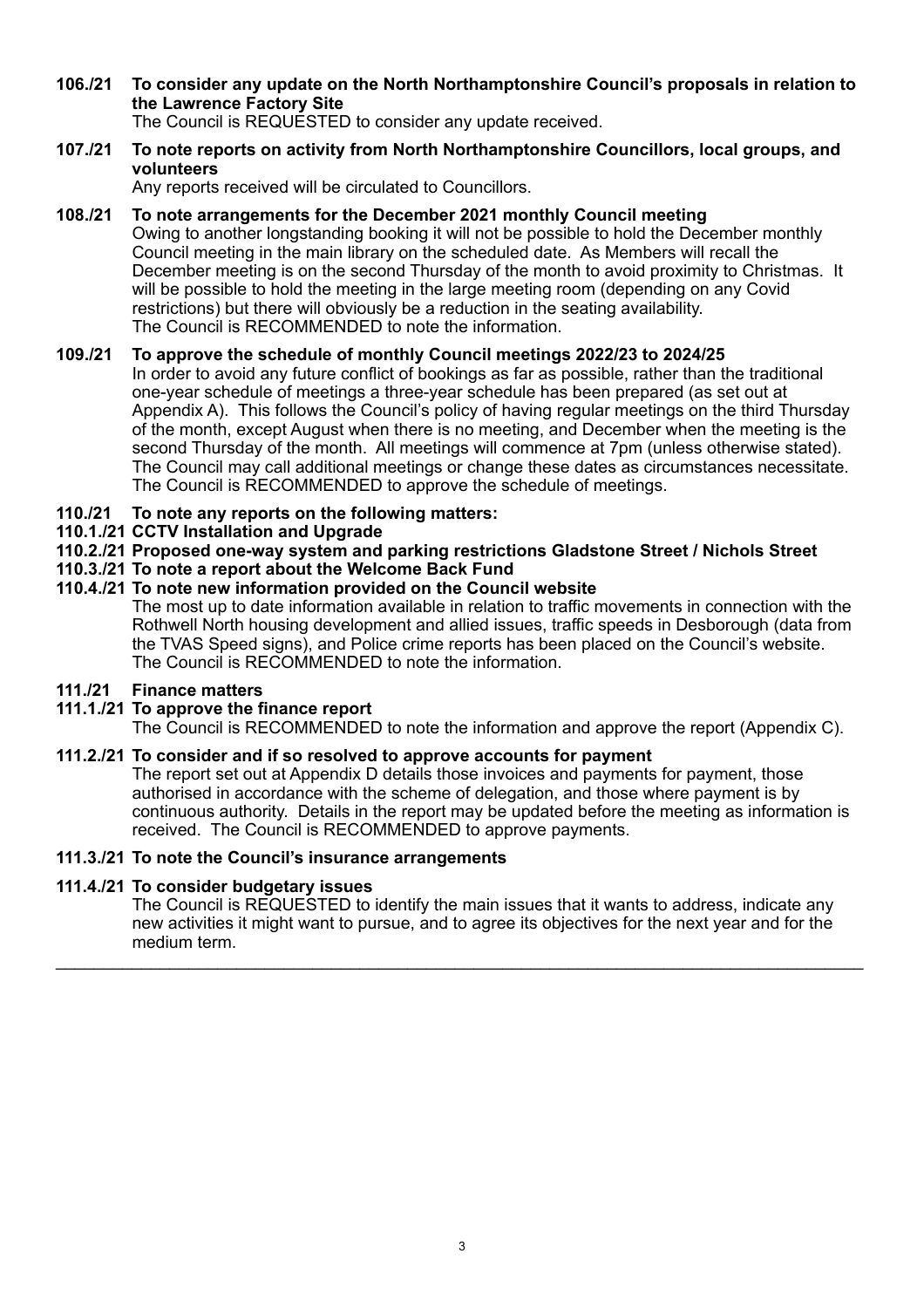#### **Desborough Town Council 18 November 2021**

#### **Schedule of meetings**

| 2022-2023       |                 |                 |                 |  |  |  |  |  |
|-----------------|-----------------|-----------------|-----------------|--|--|--|--|--|
| Thu 19 May 2022 | Thu 15 Sep 2022 | Thu 08 Dec 2022 | Thu 16 Mar 2023 |  |  |  |  |  |
| Thu 16 Jun 2022 | Thu 20 Oct 2022 | Thu 19 Jan 2023 | Thu 20 Apr 2023 |  |  |  |  |  |
| Thu 21 Jul 2022 | Thu 17 Nov 2022 | Thu 16 Feb 2023 |                 |  |  |  |  |  |
| 2023-2024       |                 |                 |                 |  |  |  |  |  |
| Thu 18 May 2023 | Thu 21 Sep 2023 | Thu 14 Dec 2023 | Thu 21 Mar 2024 |  |  |  |  |  |
| Thu 15 Jun 2023 | Thu 19 Oct 2023 | Thu 18 Jan 2024 | Thu 18 Apr 2024 |  |  |  |  |  |
| Thu 20 Jul 2023 | Thu 16 Nov 2023 | Thu 15 Feb 2024 |                 |  |  |  |  |  |
| 2024-2025       |                 |                 |                 |  |  |  |  |  |
| Thu 16 May 2024 | Thu 19 Sep 2024 | Thu 12 Dec 2024 | Thu 20 Mar 2025 |  |  |  |  |  |
| Thu 20 Jun 2024 | Thu 17 Oct 2024 | Thu 16 Jan 2025 | Thu 17 Apr 2025 |  |  |  |  |  |
| Thu 18 Jul 2024 | Thu 21 Nov 2024 | Thu 20 Feb 2025 | Thu 15 May 2025 |  |  |  |  |  |
|                 |                 |                 |                 |  |  |  |  |  |

#### **Desborough Town Council 18 November 2021**

#### **Finance Report**

| <b>Monthly Bank Reconciliation</b>     | 31/10/2021  |  |
|----------------------------------------|-------------|--|
| <b>Unity Trust Bank Current</b>        | £38,481.36  |  |
| <b>Unity Trust Bank Saver</b>          | £100.00     |  |
| <b>Barclays Current</b>                | £0.00       |  |
| <b>Barclays Business Saver</b>         | £0.00       |  |
| <b>CCLA Public Sector Deposit Fund</b> | £270,514.95 |  |
| <b>Reconciled Balance</b>              | £309,096.31 |  |

The dividend from the CCLA Public Sector Deposit Fund is reinvested each month into the fund. In September the dividend reinvested was £5.04. Room hire income of £3 was received as was the second and final precept payment of £36,892.

#### **Desborough Town Council 18 November 2021**

#### **Accounts for payment**

Items will be added or adjusted as information is received.

|     | <b>Power</b>   | <b>Supplier</b>                          | <b>Description</b>                        | Reason                                                                        | <b>VAT</b>              | <b>Total</b>               |
|-----|----------------|------------------------------------------|-------------------------------------------|-------------------------------------------------------------------------------|-------------------------|----------------------------|
| I+. |                | Desborough Library<br>and Community Hub  | <b>Town Council</b><br>Office             | Office Rent (November)                                                        | £0.00                   | £666.66                    |
| l+  | 4              | <b>LGSS Pensions and</b><br>Mr G Thomson | Salaries & all<br><b>Employment Costs</b> | Pension and salary<br>payments (November)                                     | £0.00                   | £2,971.73                  |
| l+  | 6              | Northants CALC                           | Democratic<br><b>Services</b>             | Cllr training (BMR)                                                           | £0.00                   | £38.00                     |
| I+  |                | Arthur J Gallagher                       | Administration                            | Insurance                                                                     | £0.00                   | £2,162.22                  |
| l+  | $\overline{2}$ | TalkTalk                                 | <b>Town Council</b><br>Office             | Broadband / phone (Sep)<br>Broadband / phone (Oct)<br>Broadband / phone (Nov) | £4.09<br>£4.09<br>£4.09 | £24.54<br>£24.54<br>£24.54 |

+ Paid in accordance with delegated or continuous authority

# **Powers**

- 1. Local Government Act 1972, s. 133
- 2. Local Government Act 1972, s. 111. and s.150
- 3. Local Government Act 1972, s. 150 and Data Protection Regulations 2018
- 4. Local Government Act 1972, s. 112

Appendix B

 $\_$  , and the set of the set of the set of the set of the set of the set of the set of the set of the set of the set of the set of the set of the set of the set of the set of the set of the set of the set of the set of th Appendix C